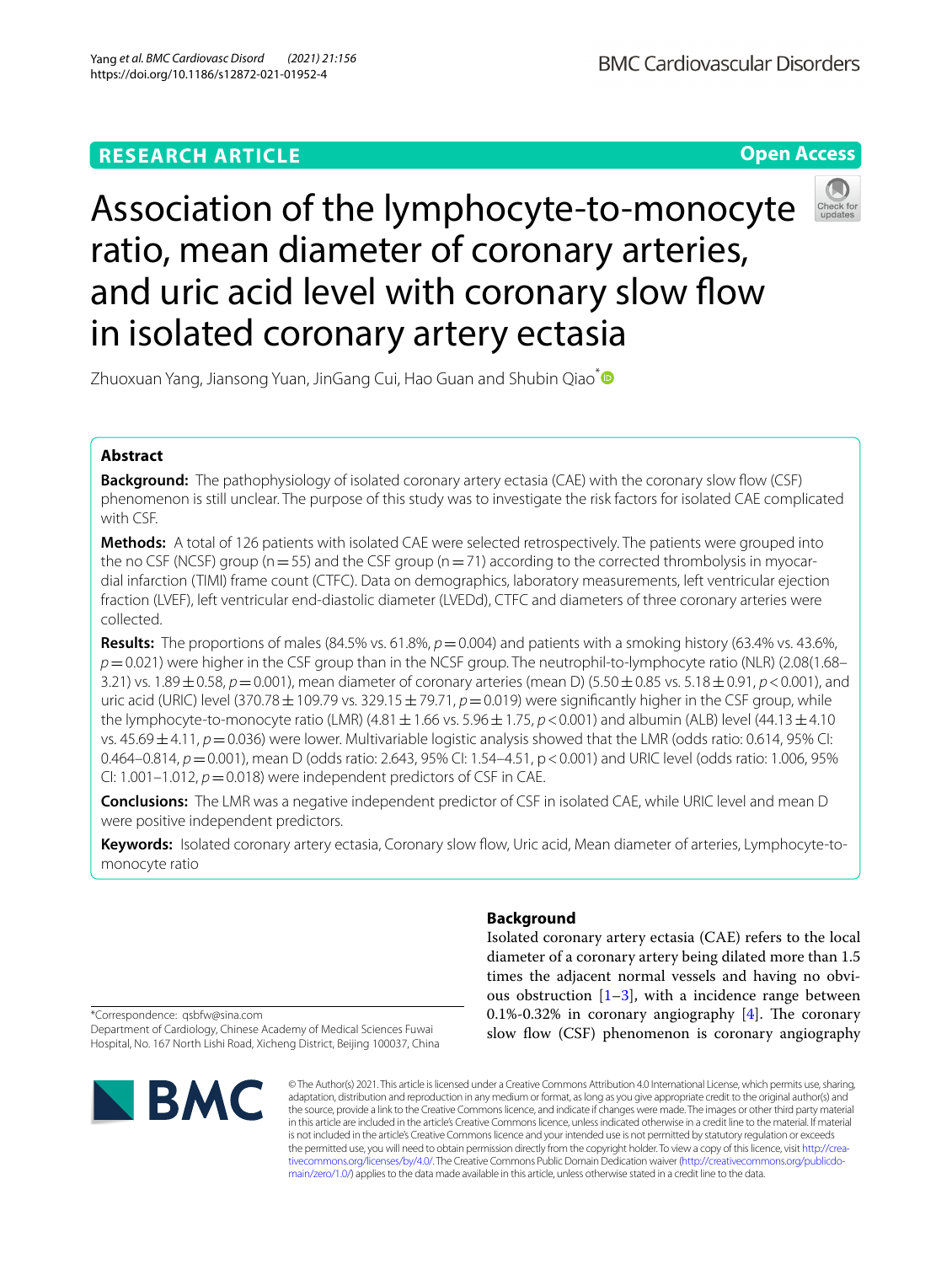that shows no obvious stenosis but slow forward flow perfusion  $[5, 6]$  $[5, 6]$  $[5, 6]$ . The incidence of the CSF phenomenon in coronary angiography is less than 1% [\[6](#page-5-4)]. However, it can cause serious cardiac events, such as angina pectoris, myocardial infarction, malignant arrhythmia and even sudden death [[7\]](#page-5-5).

There is no consensus on the physiological mechanism of the above two diseases. Although a change in the vascular diameter will affect the velocity of flow, not all patients with CAE have CSF. Since the morbidity of these two diseases is low, large sample studies are lacking. Some small sample studies have suggested that the lymphocyte-to-monocyte ratio (LMR), neutrophil-tolymphocyte ratio (NLR), albumin (ALB) level, high-sensitivity C-reactive protein (hs-CRP) level and uric acid (URIC) level are risk factors for CSF or CAE  $[1-3, 6, 8 [1-3, 6, 8 [1-3, 6, 8 [1-3, 6, 8 [1-3, 6, 8-$ 12. Therefore, the aim of this study was to investigate the risk factors for CSF in patients with isolated CAE.

## **Materials and methods**

## **Subjects**

From January 2010 to December 2019, 541 patients who underwent coronary angiography in our hospital and were diagnosed with isolated CAE were selected. The inclusion criteria were as follows: the diameter of the local coronary artery was more than 1.5 times larger than that of the adjacent normal segment with a degree of stenosis<20%, and cardiac ultrasound showed that the heart structure and left ventricular ejection function (LVEF) were normal. The exclusion criteria were as follows: acute coronary syndrome, coronary spasm, coronary artery bypass graft, valve disease, congenital heart disease, Kawasaki disease, left ventricular or ventricular septal hypertrophy, immunological disease, malignant tumour, severe cerebrovascular disease, severe hepatic or renal insufficiency (creatinine >  $132 \mu$ mol/L, AST or ALT>2 times the upper level of normal), haematological system disease or haemoglobin  $<90 \text{ g/L}$ , and received steroid hormone treatment or acute infammatory disease within 1 month. A total of 126 patients with isolated CAE were included and grouped into the CSF group  $(n=71)$  and the no CSF (NCSF) group  $(n=55)$ .

## **Angiography data and frame counting**

The methods used to assess coronary flow included the thrombolysis in myocardial infarction (TIMI) grade and the corrected TIMI frame count (CTFC). The TIMI grade is divided into four grades  $(G = No)$  perfusion, Grade  $1$ = Penetration without perfusion, Grade 2=Partial perfusion,Grade 3=Complete perfusion). The CTFC method was first described by Gibson et al. [[13\]](#page-6-0). The frames were collected at a rate of 30 frames/s, and the number of frames from the start to the distal coronary artery was counted. In the frst frame, the contrast agent completely flls the coronary artery, and the forward motion of the contrast agent can be observed. In the fnal frame, the contrast agent reaches a certain landmark of the coronary artery. The sign of the left anterior descending (LAD) artery is the "whale tail" or "hay fork" at the distal bifurcation. The landmark of the left circumfex (LCX) artery is the distal bifurcation of the obtuse marginal branch, and the frst branch of the posterolateral artery is used for the right coronary artery (RCA). Because the LAD artery is longer than the LCX artery, the TIMI frame count (TFC) for this artery should be divided by 1.7 to obtain the CTFC. The average CTFC (mean CTFC) was obtained by summing the CTFC of 3 arteries and then dividing by 3. Gibson found that 95% CI normal flow was ≥ 15 to ≤ 27 frames [\[13](#page-6-0)], therefore we used the CTFC $\geq$  27 frames as a cutoff of coronary slow flow. This method is more objective and has been more widely adopted in other studies [[5,](#page-5-3) [11,](#page-5-8) [14](#page-6-1)].

## **Demographics and laboratory measurements**

Age, sex, body mass index (BMI), history of hypertension, type 2 diabetes mellitus, medication, smoking and drinking, white blood cell count, neutrophil count, lymphocyte count, monocyte count, red blood cell count, haemoglobin count, blood cell specifc volume, red blood cell distribution width, mean platelet volume (MPV), mean red blood cell volume, C reactive protein (CRP), high-sensitivity C reactive protein (hs-CRP), ALB, URIC, creatinine, total bilirubin (TBIL), indirect bilirubin (IBIL), triglycerides (TG), total cholesterol (TC), highdensity lipoprotein cholesterol (HDL-C), low-density lipoprotein cholesterol (LDL-C), glycated haemoglobin (HbA1C), NT-proBNP, LVEF, and left ventricular enddiastolic diameter (LVEDd) were noted. The CTFC and vascular diameter were also assessed by two interventional physicians.

Written informed consent was obtained from each patient included in this study. The study protocol conformed to the ethical guidelines of the 1975 Declaration of Helsinki and was approved by the institution's ethics committee on research on humans.

## **Statistical analysis**

All analyses were performed using the Statistical Package for the Social Sciences version 22.0 (IBM Corp., Armonk, New York, USA) and MedCalc software (bvba 19, Ostend, Belgium). Continuous variables are presented as the means  $\pm$  standard deviations (normal distribution) or as the medians (non-normal distribution). Categorical variables are presented as absolute values and percentages. Comparisons of categorical variables between the two groups were performed using the chi-squared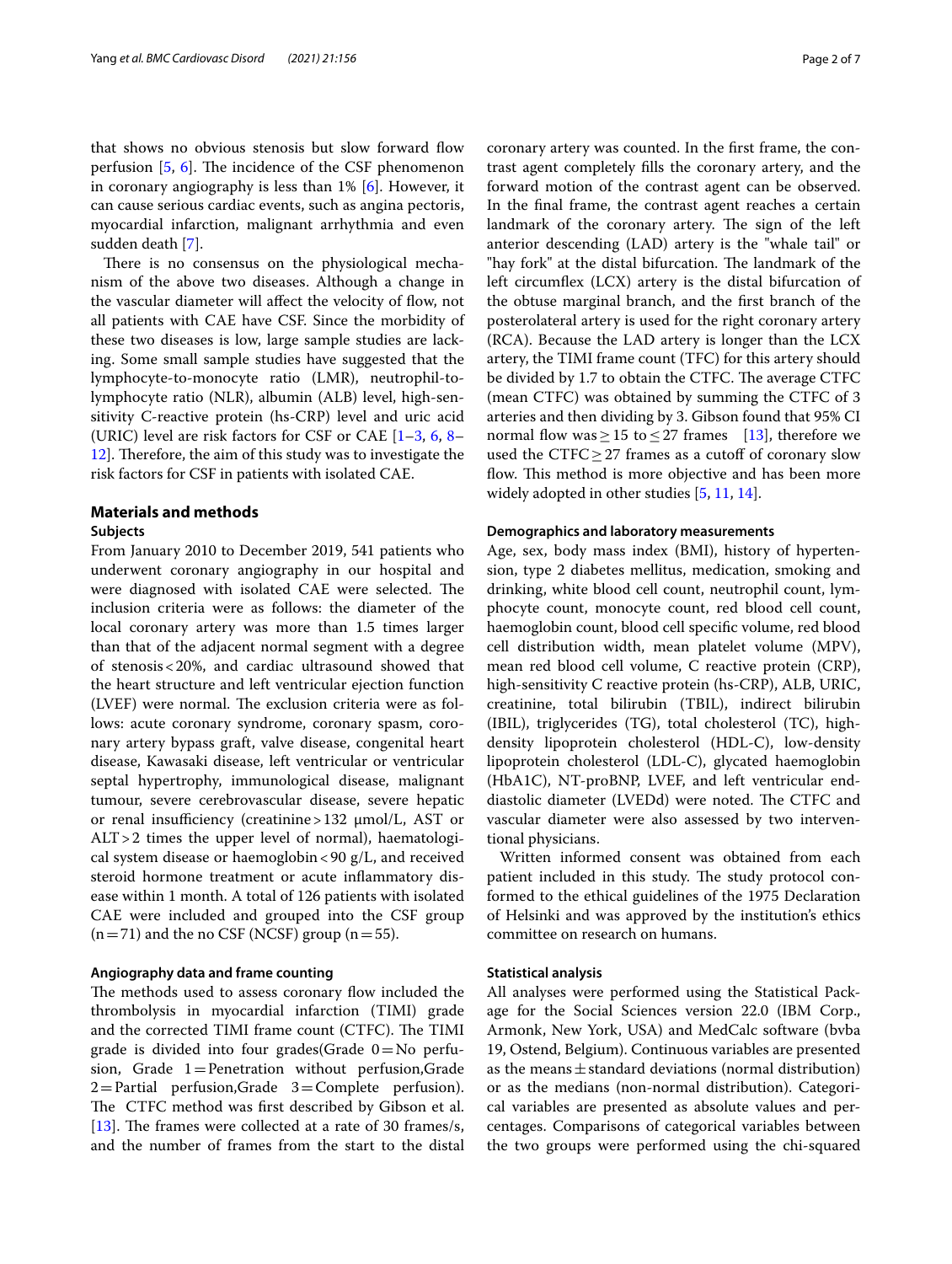$(\chi 2)$  test. The Kolmogorov–Smirnov test was performed to assess whether the variables were normally distributed. Student's t-test or the Mann–Whitney U test was used to compare the continuous variables between the two groups according to whether they were normally distributed. Spearman's rho correlation analysis was performed to describe the degree of correlation between the parameters related to the mean TFC. To identify the independent predictors of CSF, univariate and multivariate logistic regression analyses (backward LR method) were performed. The variables with  $P < 0.1$  in the univariate analysis were incorporated into the multivariate logistic regression analysis. Receiver operating characteristic (ROC) curve analysis was performed to determine additional assets of parameters found to be independent predictors of CSF. The optimal cut-off value was calculated from the point of maximum sensitivity and specifcity (Youden's index). A  $P < 0.05$  was considered as statistically signifcant.

## **Results**

## **Baseline characteristics**

A comparison of the demographic and clinical characteristics is shown in Table  $1$ . The proportions of males (84.5% vs. 61.8%,  $p = 0.004$ ) and patients with a smoking history (63.4% vs. 43.6%, *p*=0.021) were signifcantly higher in the CSF group than in the NCSF group. The number of CAE cases in the LAD and LCX arteries

<span id="page-2-0"></span>**Table 1** Demographic and clinical characteristics of the study population

|                          | NCSF group ( $n = 55$ ) | CSF group $(n=71)$ | $\mathcal{D}$ |
|--------------------------|-------------------------|--------------------|---------------|
| Age                      | $55.73 \pm 11.93$       | $55.85 \pm 11.06$  | 0.954         |
| Male                     | 34 (61.8%)              | 60 (84.5%)         | 0.004         |
| <b>BMI</b>               | $26.29 \pm 4.97$        | $27.15 \pm 3.41$   | 0.251         |
| Smoking history          | 24 (43.6%)              | 45 (63.4%)         | 0.021         |
| Anti-platelet drugs      | 30 (54.5%)              | 36 (50.7%)         | 0.402         |
| <b><i>B-blockers</i></b> | 19 (34.5%)              | 23 (32.4%)         | 0.474         |
| <b>ACE</b> inhibitors    | 6 (10.9%)               | 5(7%)              | 0.326         |
| <b>ARBs</b>              | 8 (14.5%)               | 10 (14.1%)         | 0.569         |
| <b>Statins</b>           | 26 (47.3%)              | 31 (43.7%)         | 0.411         |
| Hypertension             | 36 (65.5%)              | 42 (59.2%)         | 0.296         |
| <b>Diabetes</b>          | 13 (23.6%)              | 10 (14.1%)         | 0.276         |
| <b>IVFF</b>              | $64.11 \pm 4.20$        | $48.68 \pm 4.16$   | 0.264         |
| <b>IVFDd</b>             | $48.44 \pm 4.33$        | $48.68 \pm 4.16$   | 0.753         |
| CAE in LAD (%)           | 29 (52.7%)              | 52 (73.2%)         | 0.044         |
| CAE in LCX (%)           | 14 (25.5%)              | 41 (57.7%)         | 0.001         |
| CAE in RCA (%)           | 31 (56.4%)              | 52 (73.2%)         | 0.111         |
| CAE in 1 vessel          | 33 (60%)                | 21 (29.6%)         | 0.001         |
| CAE in 2 vessels         | 15 (27.3%)              | 26 (36.6%)         | 0.001         |
| CAF in 3 vessels         | 7 (12.7%)               | 24 (33.8%)         | 0.001         |

was signifcantly higher in the CSF group; however, there was no statistically signifcant diference in terms of the number of CAE cases in the RCA between groups. The number of CAE in single vessel was higher in the NCSF group. However, the number of CAE in multiple vessels was higher in CSF than NCSF group.

A comparison of the laboratory variables between the two groups is shown in Table  $2$ . The differences in the neutrophil-to-platelet ratio (NPR), TG, TC, HDL-C, LDL-C, HbA1C, LVEDd, LVEF, NT-proBNP and estimated glomerular fltration rate (eGFR) were not significant between the groups. The diameters of the LAD artery ( $p=0.002$ ), LCX artery ( $p=0.001$ ) and mean D  $(p<0.001)$  were significantly larger in the CSF group; however, the diameter of the RCA was not signifcantly different between the groups. The LAD-CTFC $(p < 0.001)$ ,

<span id="page-2-1"></span>**Table 2** Comparison of laboratory variables in the study population

|                        | NCSF group ( $n = 55$ ) CSF group ( $n = 71$ ) |                     | $\mathcal{D}$ |
|------------------------|------------------------------------------------|---------------------|---------------|
| LAD diameter (mm)      | $5.52 \pm 1.33$                                | $6.27 \pm 1.25$     | 0.002         |
| LCX diameter (mm)      | $5.05 \pm 1.45$                                | $5.91 \pm 1.39$     | 0.001         |
| RCA diameter (mm)      | $5.91 \pm 1.55$                                | $6.37 \pm 2.02$     | 0.173         |
| Mean D                 | $5.18 \pm 0.91$                                | $5.50 \pm 0.85$     | < 0.001       |
| <b>LAD CTFC</b>        | $20(15-24)$                                    | 29 (22.75-34)       | < 0.001       |
| LCX CTFC               | $21(17-24)$                                    | 32 (25.75 - 38)     | < 0.001       |
| <b>RCA CTFC</b>        | $19(14 - 23)$                                  | 29 (23.5 - 35.25)   | < 0.001       |
| Mean CTFC              | 19.29 (17.45-23.06)                            | 29.55 (24.7-34.05)  | < 0.001       |
| <b>WBC</b>             | $6.36 \pm 1.61$                                | $6.60 \pm 1.58$     | 0.399         |
| Neutrophils            | $3.75 \pm 1.15$                                | $4.11 \pm 1.22$     | 0.091         |
| Lymphocytes            | $2.08 \pm 0.60$                                | $1.88 \pm 0.69$     | 0.08          |
| Monocytes              | $0.37 \pm 0.11$                                | $0.41 \pm 0.13$     | 0.064         |
| <b>NLR</b>             | $1.89 \pm 0.58$                                | $2.08(1.68 - 3.21)$ | 0.001         |
| <b>NPR</b>             | $0.0088 \pm 0.0033$                            | $0.030 \pm 0.157$   | 0.317         |
| LMR                    | $5.96 \pm 1.75$                                | $4.81 \pm 1.66$     | < 0.001       |
| hsCRP                  | $1.53 \pm 1.67$                                | $1.98 \pm 2.26$     | 0.218         |
| CRP                    | $2.65 \pm 2.16$                                | $3.33 \pm 3.34$     | 0.192         |
| <b>HGB</b>             | 147.82 ± 14.46                                 | $152.15 \pm 14.48$  | 0.098         |
| ALB                    | $45.69 \pm 4.11$                               | $44.13 \pm 4.10$    | 0.036         |
| <b>URIC</b>            | 329.15 ± 79.71                                 | 370.78 ± 109.79     | 0.019         |
| HbA1C                  | $6.27 \pm 1.21$                                | $6.12 \pm 1.08$     | 0.469         |
| <b>Fasting Glucose</b> | 6.332.13                                       | $5.79 \pm 2.03$     | 0.152         |
| TG                     | $1.81 \pm 1.12$                                | $1.93 \pm 1.59$     | 0.653         |
| <b>TC</b>              | $4.46 \pm 1.08$                                | $4.50 \pm 1.16$     | 0.820         |
| HDL-C                  | $1.18 \pm 0.34$                                | $1.20 \pm 0.38$     | 0.704         |
| LDL-C                  | $2.74 \pm 0.91$                                | $2.74 \pm 0.95$     | 0.970         |
| eGFR                   | $103.65 \pm 32.28$                             | $102.09 \pm 25.30$  | 0.762         |
| NT-proBNP              | 114.53 ± 143.88                                | 142.57 ± 196.85     | 0.419         |

NPR:Neutrophil to Pletelets Ratio; Mean D: Mean diameter of LAD, LCX and RCA; NLR: Neutrophils to Lymphocytes Ratio; LMR:Lymphocytes to Monocytes Ratio; CRP:C-reactive protein; ALB: albumin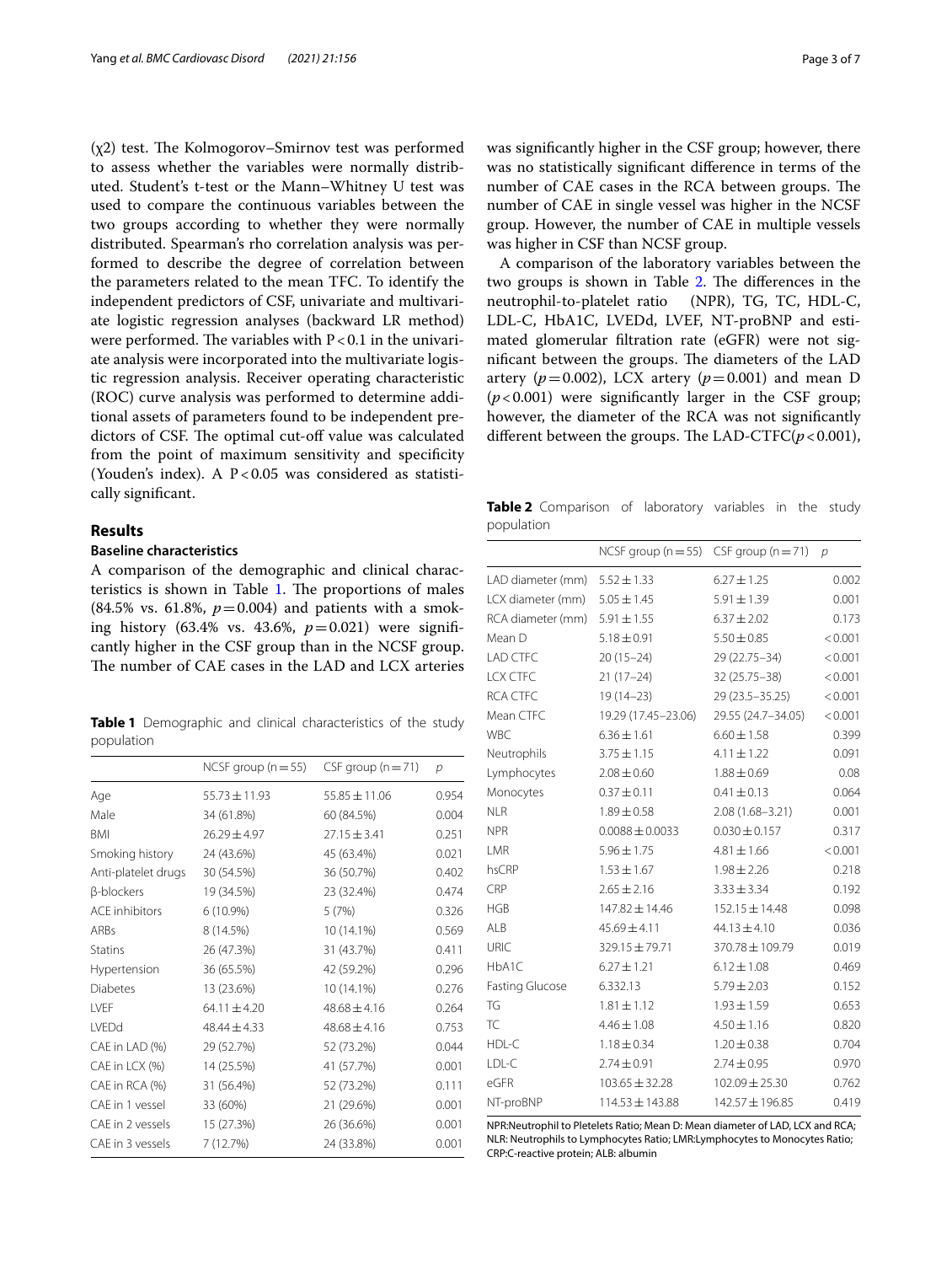LCX-CTFC(*p*<0.001), RCA-CTFC(*p*<0.001), Mean CTFC  $(p<0.001)$ , NLR  $(p=0.001)$  and URIC level  $(p=0.019)$  were higher in the CSF group, while the LMR  $(p<0.001)$  and ALB level  $(p=0.036)$  were significantly lower in the CSF group.

## **Predictors of CSF**

In the Spearman correlation analyses (Table [3](#page-3-0)), the LMR (*r*=-−0.21, *p*=0.026), ALB level (*r*=-−0.187, *p*=0.036) and male sex  $(r=-0.265, p=0.003)$  were negatively correlated with CSF, whereas the diameters of the LAD artery (*r*=0.297, *p*<0.001), LCX artery (*r*=0.218,  $p=0.016$ ) and RCA ( $r=0.235$ ,  $p=0.01$ ), as well as the mean diameter of coronary arteries  $(r=0.337, p<0.001)$ , NLR (*r*=0.245, *p*=0.009) and URIC level (*r*=0.218,  $p=0.021$ ), were positively correlated with CSF. Smoking history  $(r=0.2, p=0.026)$  was also positively correlated with CSF.

To further explore the independent predictor(s) of CSF, univariable and multivariable logistic regression model analyses were performed based on the correlation analysis results (Table [4\)](#page-3-1). We performed multivariate analysis by using the backward LR method. A decreased LMR (OR: 0.614; 95% CI: 0.464–0.814; *p*=0.001), an increased mean D (OR: 2.634; 95% CI: 1.54–4.51; *p*<0.001) and the URIC level (OR: 1.006; 95% CI: 1.001–1.012; *p*=0.018) were found to be independent predictors of CSF development.

ROC curve analysis demonstrated that the specificity of the mean D>5.76 mm in predicting CSF was 70.59%, and the sensitivity was  $64.81\%$  (AUC = 0.696,  $p < 0.001$ ). It was revealed that using a cut-off level of an  $LMR < 4.11$ predicted CSF with a sensitivity of 90.9% and a specifcity of 40.85% (AUC=0.698,  $p < 0.001$ ). The URIC level was found to have an AUC of 0.616 ( $p=0.026$ ) with an optimal URIC cut-of value of 314.39 μmol/L (sensitivity 74.65%, specifcity 49.09%) (Fig. [1\)](#page-3-2).

<span id="page-3-0"></span>**Table 3** Spearman's rho correlation analysis between the CSF with risk factors

| Variable          |          | р       |
|-------------------|----------|---------|
| Gender            | $-0.265$ | 0.003   |
| Smoking history   | 0.2      | 0.026   |
| LAD diameter (mm) | 0.297    | < 0.001 |
| LCX diameter (mm) | 0.218    | 0.016   |
| RCA diameter (mm) | 0.235    | 0.01    |
| Mean D (mm)       | 0.337    | < 0.001 |
| <b>NLR</b>        | 0.245    | 0.009   |
| I MR              | $-0.21$  | 0.026   |
| <b>URIC</b>       | 0.218    | 0.021   |
| ALB               | $-0.187$ | 0.036   |

<span id="page-3-1"></span>

|  |  |                                                |  | Table 4 Univariable and multivariable logistic regression |
|--|--|------------------------------------------------|--|-----------------------------------------------------------|
|  |  | analyses on the presence of slow coronary flow |  |                                                           |

| Variables                                | Univariable               |         | Multivariable             |         |  |
|------------------------------------------|---------------------------|---------|---------------------------|---------|--|
|                                          | OR (95% CI)               | p       | OR (95% CI)               | p       |  |
| Male                                     | $3.369(1.451 -$<br>7.820  | 0.005   | $1.601(0.443 -$<br>5.781) | 0.437   |  |
| Smoking history                          | 2.236 (0.218-<br>0.918    | 0.028   | 1.478 (0.505-<br>4.324)   | 0.476   |  |
| I AD diameter                            | 1.584 (1.169-<br>2.147    | 0.003   |                           |         |  |
| I CX diameter                            | 1.531 (1.169-<br>2.005)   | 0.002   |                           |         |  |
| Mean diameter<br>of coronary<br>arteries | $2.62(1.543 -$<br>4.117)  | < 0.001 | 2.634 (1.54–4.51)         | < 0.001 |  |
| URIC                                     | $1.005(1.001 -$<br>1.009) | 0.023   | $1.006(1.001 -$<br>1.012) | 0.018   |  |
| NI R                                     | $2.18(1.321 -$<br>3.599)  | 0.002   | 1.741 (0.854-<br>3.549    | 0.127   |  |
| I MR                                     | $0.67(0.530 -$<br>0.847   | 0.001   | $0.614(0.464 -$<br>0.814) | 0.001   |  |
| AI B                                     | $0.911(0.833 -$<br>0.995) | 0.039   | $0.917(0.826 -$<br>1.019  | 0.107   |  |

OR: odds ratio

## **Discussion**

The main discoveries of this study can be summarized as follows: 1) the infammatory indicators were higher in the CSF group than in the NCSF group; 2) The LMR was a

<span id="page-3-2"></span>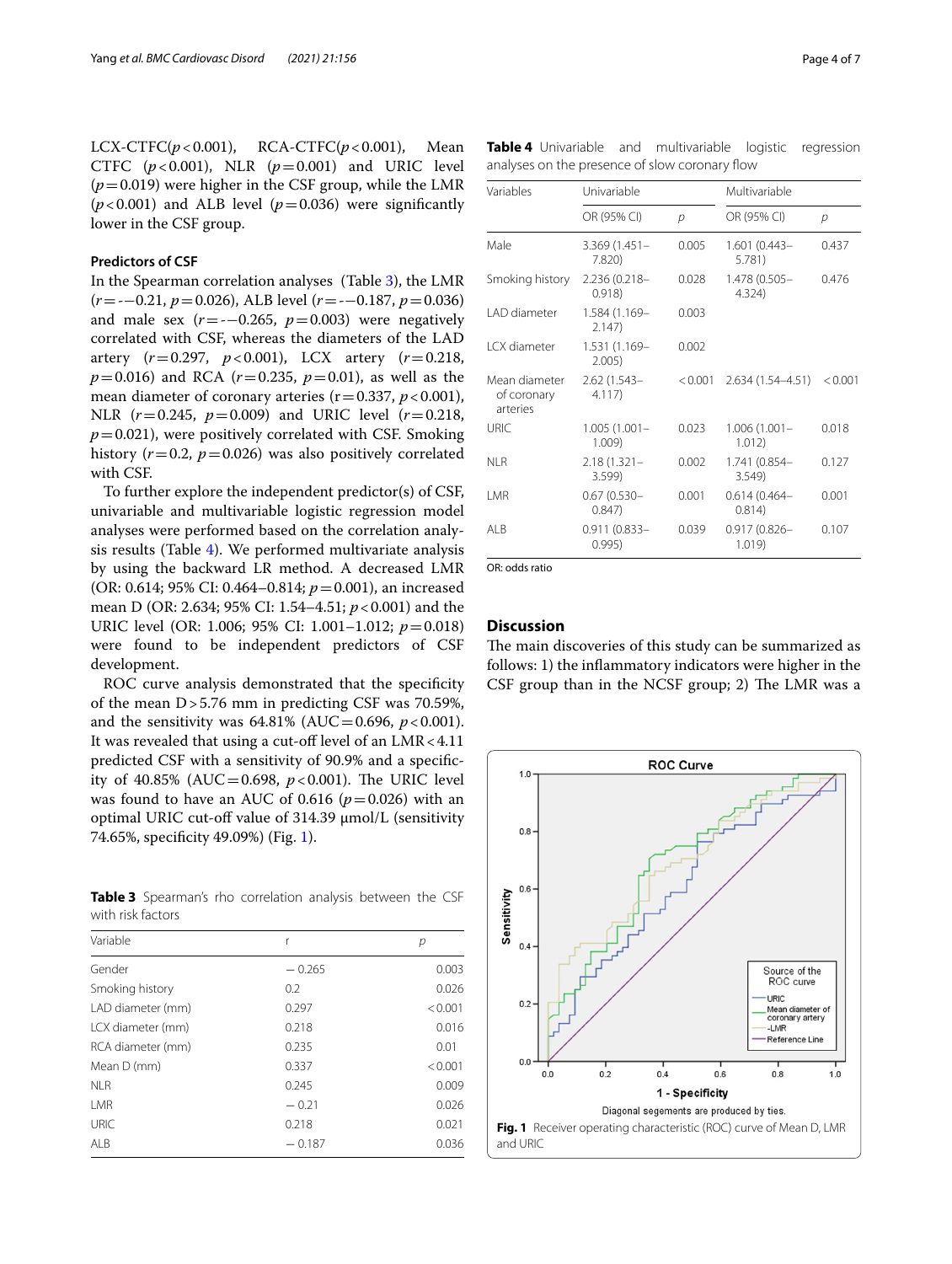negetive independent predictor of CSF in isolated CAE, while URIC level and mean D were positive independent predictors.

#### **Patho‑immunologic background**

At present, the exact pathogenesis of CAE and CSF is not clear. Hypotheses suggest that chronic infammation, atherosclerosis, endothelial dysfunction and oxidative stress may participate in the pathological processes of the two diseases [\[1–](#page-5-0)[12,](#page-5-7) [15\]](#page-6-2). Many studies have focused on infammation, and few have investigated other possible causes.

Monocytes and lymphocytes are vital immune cells. They also play an important role in the process of atherosclerosis [\[6](#page-5-4), [9](#page-5-9), [10](#page-5-10), [16](#page-6-3)[–21\]](#page-6-4). In response to the stimulation of infammatory cytokines, monocytes are recruited to the intima and subintima via the assistance of adhesion molecules during the initial stage [[6,](#page-5-4) [18](#page-6-5)]. After migration, monocytes diferentiate into macrophages, devouring oxidized LDL-C and releasing a large number of infammatory factors, such as interleukin (IL)-1, IL-6, tumour necrosis factor (TNF)-α, and macrophage colony-stimulating factor, which attract more monocytes [[21\]](#page-6-4). Lymphocytes can enhance the immune response by regulating catecholamine and cortisol levels in the antiinfammatory milieu. However, as catecholamine and cortisol levels increase, the lymphocyte numbers will gradually decline. The hypothesis concerning this debatable condition includes the downregulation of lymphocyte diferentiation and proliferation, the upregulation of lymphocyte apoptosis and redistribution within the lymphoid organs [[17](#page-6-6), [18,](#page-6-5) [21](#page-6-4)].

## **Role of LMR and URIC**

Because the LMR combines two kinds of immune cells, it has long been used as an indicator of the condition and treatment of cancer patients [\[22](#page-6-7), [23\]](#page-6-8). In recent years, studies have shown that the LMR is related to stable angina [[17](#page-6-6), [18\]](#page-6-5), acute coronary syndrome  $(ACS)^{1/24}$ and CSF [\[6](#page-5-4)], and it can even be used as an independent predictor of major adverse cardiac events (MACEs) [\[20](#page-6-10), [21,](#page-6-4) [24\]](#page-6-9). Yildirim et al. [[16\]](#page-6-3). found that the expression of active markers on monocyte-derived dendritic cells in patients with CAE was signifcantly higher than that in patients with coronary artery disease (CAD). Yayla [\[6](#page-5-4)] investigated the LMR in normal coronary arteries with and without CSF and found that a low LMR was independently associated with the CSF phenomenon. Kalyoncuoglu et al. [\[9\]](#page-5-9). found that a high monocyte-to-HDL-C ratio (MHR) and low LMR were independent predictors of slow flow/no reflow in patients with non-ST-elevated myocardial infarction (NSTEMI). In our study, the LMR was signifcantly lower in the CSF group and was found to be an independent risk factor for CSF development in isolated CAE.

In previous studies, elevated URIC levels were associated with an activated infammatory response in patients with STEMI and associated with poor short-term and long-term outcomes [[25–](#page-6-11)[27\]](#page-6-12). Mandurino-Mirizzi [[26](#page-6-13)] found that in patients with STEMI, an elevated serum URIC level was related to a large infarct size, which might be explained by impaired myocardial reperfusion. In our study, the URIC level was an independent predictor of CSF in isolated CAE, consistent with the fndings of Mandurino-Mirizzi [\[26\]](#page-6-13). Moreover, URIC can impair nitric oxide generation in endothelial cells through multiple pathways, leading to endothelial dysfunction [\[3](#page-5-1), [12](#page-5-7), [28,](#page-6-14) [29\]](#page-6-15). It can also induce vascular smooth muscle cell (VSMC) proliferation and diferentiation by activating mitogen-activated protein kinases [[30\]](#page-6-16). VSMCs migrate from the middle layer to the subintima and participate in the formation and development of atherosclerotic plaques.

Both the LMR and URIC level play an exclusive role in infammation and the early formation of atherosclerotic plaques and growth of the lipid core, suggesting that early severe infammation and rapid atherosclerotic development in CAE patients might be an important pathogenesis for the CSF phenomenon.

## **Role of mean D**

The deep impression of CAE in angiography is local or difuse vascular expansion. It is viewed in the cross-section of a coronary artery as circular according to the flow equation  $Q = \pi r^{2}$ ν, where Q is traffic, r is the radius, and v is flow velocity. It is known that when the traffic is constant, fow velocity is inversely proportional to the square of the radius. This was consistent with our study, showing that the mean D in the CSF group was larger than that in the NCSF group.

## **Potential predictors of CSF in CAE**

Somaschini [\[31](#page-6-17)] found that the NPR, a new promising infammatory biomarker, was an independent predictor of short-term mortality in STEMI patients who underwent primary percutaneous coronary intervention (PCI). Yilmaz [[11\]](#page-5-8) suggested that the NLR was signifcantly higher in patients with CAE, CSF and CAD than in normal subjects and was an independent predictor of these diseases. Cetin [[8\]](#page-5-6) found that the ALB level was signifcantly lower in the CSF group than in the normal group and was an independent predictor of CSF. In our study, however, the diference in the NPR between groups was not significant. The NPR is increased significantly in acute infammatory and thrombotic or haemorrhagic disease  $[31-33]$  $[31-33]$ . However, the thrombotic or haemorrhagic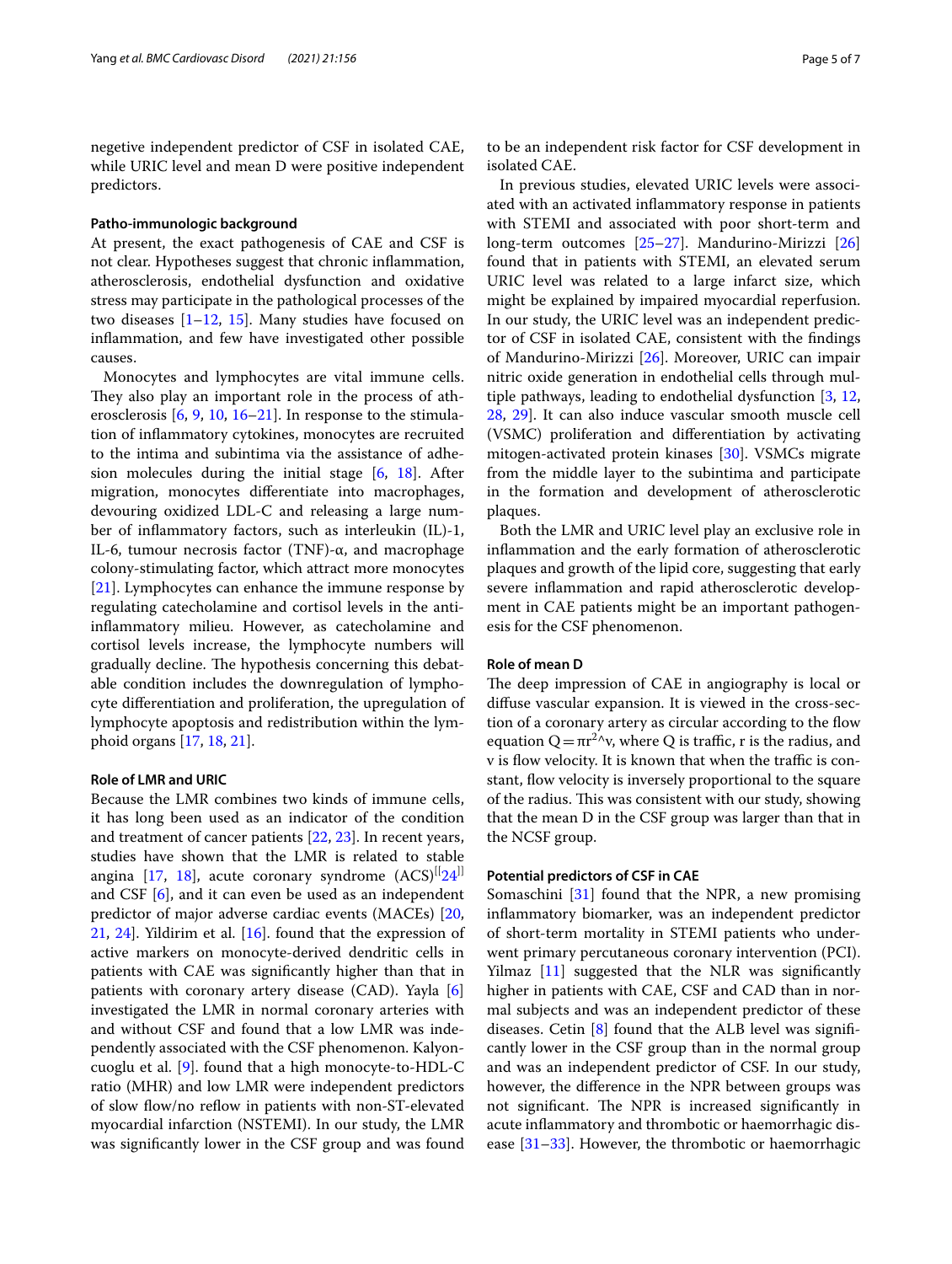phenomenon is absent in coronary artery ectasia with or without slow flow. The NLR and ALB level were statistically signifcant in both groups but did not have signifcant predictive power. A possible reason might be the diferent control groups used in these studies. Yilmaz [[11\]](#page-5-8) and Cetin [[8\]](#page-5-6) studied normal people with no obvious infammation as controls. However, the control group in our study included CAE patients who had an elevated level of infammatory biomarkers compared to normal subjects; therefore, the prediction ability of the infammatory indicators did not reach statistical signifcance.

## **Limitations**

There were some limitations to this study. The first limitation relates to its retrospective design. Some risk factors, such as the matrix metalloproteinase family, tissue inhibitors of metalloproteinases [\[34](#page-6-19), [35\]](#page-6-20) and adropin [\[2](#page-5-11)], which play a signifcant role in CAE development, could not be examined. Second, multivariable logistic regression analyses were performed to identify independent predictors of CSF in CAE; however, it was impossible to control for unknown confounders. In addition, this study reviewed the cases in one centre over a 10-year period, and due to the low morbidity of both diseases, the sample size was still not large enough to refect more latent risk factors. More studies are needed to investigate the pathogenesis of CAE in patients with CSF.

## **Conclusion**

Patients with isolated CAE combined with CSF have a high URIC level and a large diameter of coronary arteries and a low LMR. This study revealed that severe inflammatory reactions and atherosclerosis development might be targets for future pathogenesis studies in patients with isolated CAE combined with CSF.

#### **Abbreviations**

LMR: Uymphocyte-to-monocyte ratio.; CSF: Uoronary slow flow.; CAE: Uoronary artery ectasia; Mean D: Mean diameter of coronary arteries; URIC: Uric acid; NPR: Neutrophil to platelet Ratio.

#### **Acknowledgements**

Xuan Xue of Department of Cardiovascular, Yuncheng central hospital has provided valuable support for data collection.

#### **Authors' contributions**

ZXY and SBQ contributed to drafting and revising the manuscript. JSY contributed to the clinical data collection and coronary angiography operation. JGC contributed to analysis and interpretation of data. HG has performed the re-analysis and explaination in revision. All the authors critically revised the manuscript and gave fnal approval and agreed to be accountable for all aspects of the work, ensuring both its integrity and accuracy. All authors read and approved the fnal manuscript.

#### **Funding**

Clinical and Translational Foundation of The Chinese Academy of Medical Sciences (2019XK320064).

#### **Availability of data and materials**

The datasets used and analysed during the current study are available from the corresponding author on reasonable request.

#### **Declarations**

#### **Ethics approval and consent to participate**

The study is approved and consent by Fuwai Hospital Ethics Committee and each participant signed written consent form.

#### **Consent for publication**

Not Applicable.

#### **Competing interests**

The authors declare that they have no competing interests.

Received: 3 November 2020 Accepted: 11 March 2021

#### **References**

- <span id="page-5-0"></span>1. Isik T, Ayhan E, Uyarel H, Tanboga IH, Kurt M, Uluganyan M, Ergelen M, Eksik A. Association of neutrophil to lymphocyte ratio with presence of isolated coronary artery ectasia. Turk Kardiyol Dern Ars. 2013;41(2):123– 30. <https://doi.org/10.5543/tkda.2013.17003>.
- <span id="page-5-11"></span>2. Ozkan B, Orscelik O, Yildirim Yaroglu H, Balci S, Ozcan MK, Celik A, Ozcan IT. Association between serum adropin levels and isolated coronary artery ectasia in patients with stable angina pectoris. Anatol J Cardiol. 2019;22(5):250–5. [https://doi.org/10.14744/AnatolJCardiol.2019.90349.](https://doi.org/10.14744/AnatolJCardiol.2019.90349)
- <span id="page-5-1"></span>3. Sen N, Ozcan F, Uygur B, Aksu T, Akpinar I, Cay S, Cetin M, Sokmen E, Akcakoyun M, Maden O, Balbay Y, Erbay AR. Elevated serum uric acid levels in patients with isolated coronary artery ectasia. Turk Kardiyol Dern Ars. 2009;37(7):467–72.
- <span id="page-5-2"></span>4. Hartnell GG, Parnell BM, Pridie RB.Coronary artery ectasia. Its prevalence and clinical signiffcance in 4,993 patients.Br Heart J.1985;54(4):392–395.
- <span id="page-5-3"></span>5. Hawkins BM, Stavrakis S, Rousan TA, Abu-Fadel M, Schechter E. Coronary slow fow–prevalence and clinical correlations. Circ J. 2012;76(4):936–42. <https://doi.org/10.1253/circj.cj-11-0959>.
- <span id="page-5-4"></span>6. Yayla C, Akboga MK, Gayretli Yayla K, Ertem AG, Efe TH, Sen F, Unal S, Acar B, Ozcan F, Turak O, Ozeke O. A novel marker of infammation in patients with slow coronary flow: lymphocyte-to-monocyte ratio. Biomark Med. 2016;10(5):485–93. [https://doi.org/10.2217/bmm-2016-0022.](https://doi.org/10.2217/bmm-2016-0022)
- <span id="page-5-5"></span>7. Demirci E, Elik O, Kalk M, Lütfü Bekar Yetim M, Doan T (2019) Evaluation of homocystein and asymmetric dimethyl arginine levels in patients with coronary slow flow phenomenon. Interv Med Appl Sci 11: 2. [https://doi.](https://doi.org/10.1556/1646.11.2019.07) [org/10.1556/1646.11.2019.07](https://doi.org/10.1556/1646.11.2019.07)
- <span id="page-5-6"></span>8. Cetin M, Zencir C, Tasolar H, Baysal E, Balli M, Akturk E. The association of serum albumin with coronary slow fow. Wien Klin Wochenschr. 2014;126(15–16):468–73.<https://doi.org/10.1007/s00508-014-0559-8>.
- <span id="page-5-9"></span>9. Kalyoncuoglu M, Biter HI, Ozturk S, Belen E, Can MM. Predictive accuracy of lymphocyte-to-monocyte ratio and monocyte-to-high-densitylipoprotein-cholesterol ratio in determining the slow flow/no-reflow phenomenon in patients with non-ST-elevated myocardial infarction. Coron Artery Dis. 2020;31(6):518–26. [https://doi.org/10.1097/MCA.00000](https://doi.org/10.1097/MCA.0000000000000848) [00000000848.](https://doi.org/10.1097/MCA.0000000000000848)
- <span id="page-5-10"></span>10. Kurtul A, Yarlioglues M, Celik IE, Duran M, Elcik D, Kilic A, Oksuz F, Murat SN. Association of lymphocyte-to-monocyte ratio with the no-reflow phenomenon in patients who underwent a primary percutaneous coronary intervention for ST-elevation myocardial infarction. Coron Artery Dis. 2015;26(8):706–12. <https://doi.org/10.1097/MCA.0000000000000301>.
- <span id="page-5-8"></span>11. Yilmaz M, Korkmaz H, Bilen MN, Uku O, Kurtoglu E. Could neutrophil/ lymphocyte ratio be an indicator of coronary artery disease, coronary artery ectasia and coronary slow flow? J Int Med Res. 2016;44(6):1443-53. <https://doi.org/10.1177/0300060516664637>.
- <span id="page-5-7"></span>12. Demir S, Karakoyun G, Kanadasi M. Elevated high sensitivity C-reactive protein and uric acid levels in coronary artery ectasia. Acta Biochim Pol. 2014;61(4):687–91.